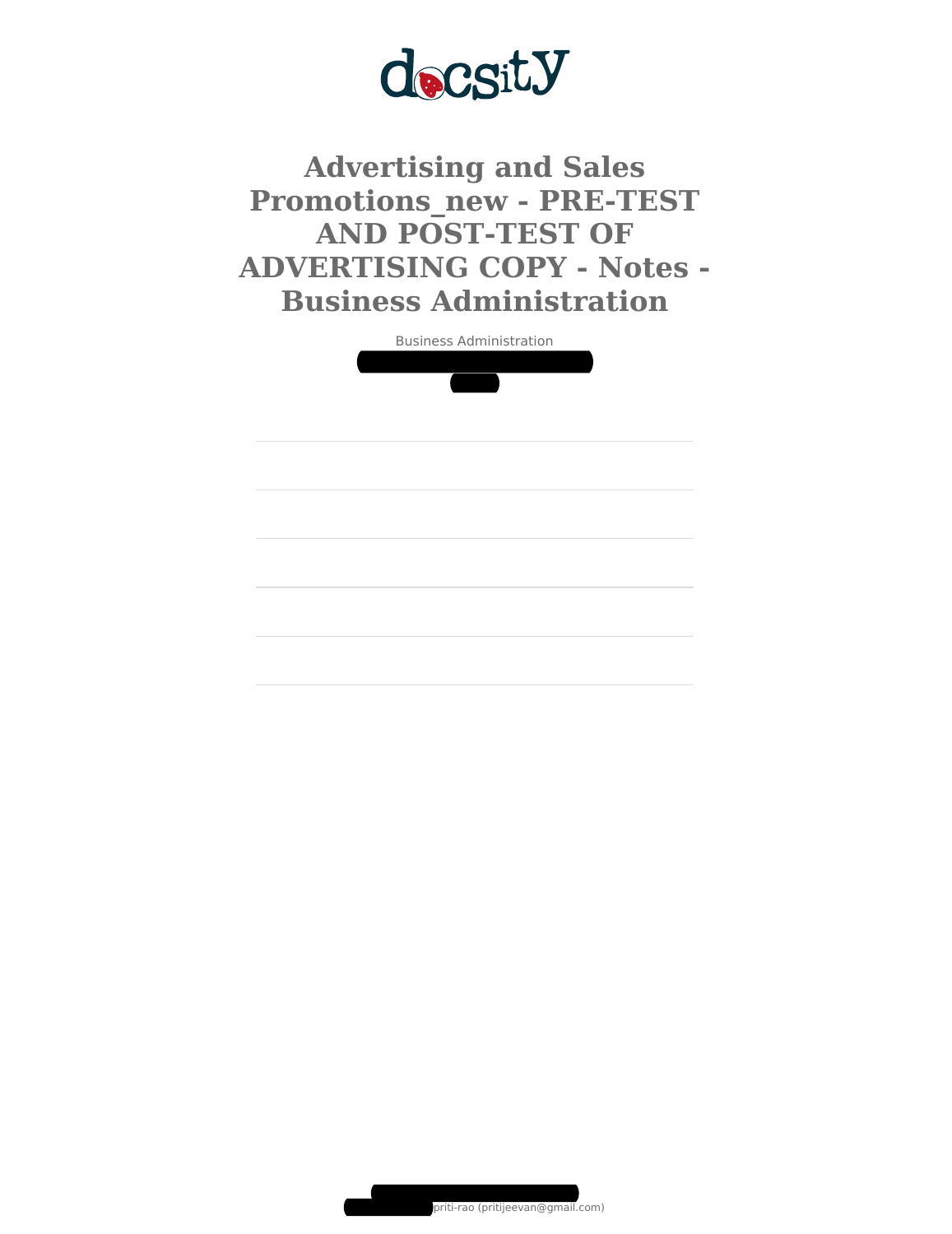### **PRE-TEST AND POST-TEST OF ADVERTISING COPY**

Almost every firm spends thousands of rupees on advertising every year; it is very much pertinent to know the effectiveness of the advertisement copy. The main purpose of every advertising is to arouse the interests of the people in the firm"s product can everyone be perused by the same advertisement? Or will the same advertisement satisfy all types of people? The simple answer is in negative because people differ so greatly in their wants, in the economic and other motives which actuate them, and in the various ways by which their interest is aroused. It is why some advertisements are more effective than others. The amount is spent on advertising not only because the advertisement does not get to the right people but because it carries an appeal which does not interest those to whom it goes. An often quoted remark about advertisement is that half the money spent on advertising is wasted; but no one knows which half.

For this purpose, advertising copy research is done to see how will an advertisement succeeds in attracting the attention and stimulating the desire and action of the people for whom it is made and how will it delivers the intended

message about a product or an idea. Advertisement copy is done to be sure of its effectiveness.

# **2.4.4 Copy Testing**

Copy testing is a tool involving a procedure where the effectiveness of an advertisement is measured before it appears in its final form, during and after its exposure to the audience to determine whether and to what extent, it has accomplished its assigned task. In this way, the copy testing is a method used to control the effectiveness of future advertising. It addresses the following questions

a. Will a proposed copy theme be effective at achieving advertising

objectives?

–

b. Does the set of advertisings that makes up an advertising campaign create the Desired interest level and image? And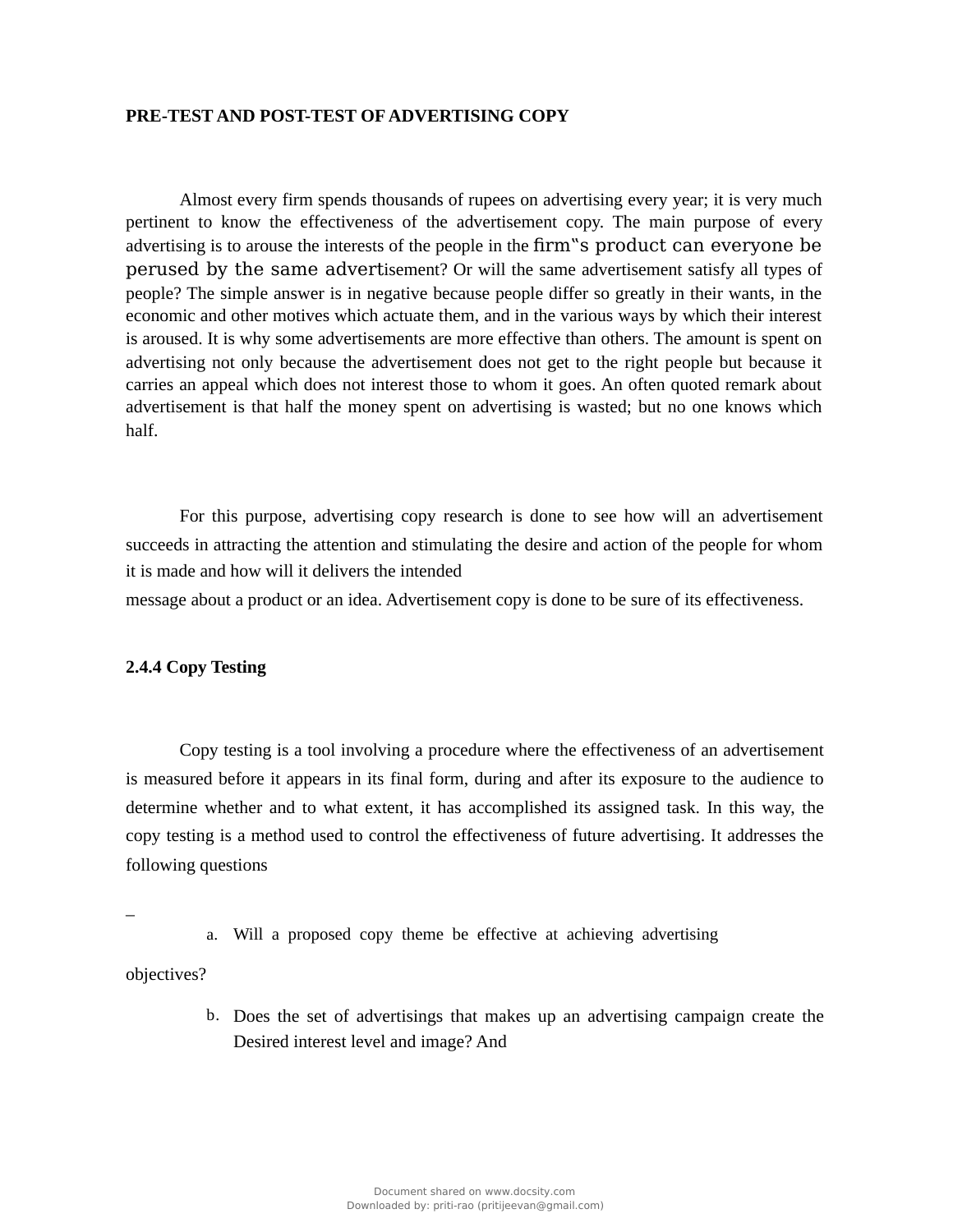c. Will an individual advertisement attract the attention of the audience?

## 5. **Types of Tests**

The various methods of testing advertising copy are

- 1. Pre-test methods
- 2. Post-test methods
- 3. Concurrent methods

## 1. **Pre-Test Methods**

Pre-test method refers to testing the potentiality of a message or copy before printing or broadcasting. It is useful because the concepts in advertising may appear to be simple and effective to the advertiser or advertising to be simple and effective to the advertiser or advertising agency. It may be difficult from the layman"s point of view. All the elements in the advertising copy requires careful pre-testing to see that the matter it intends to be conveyed has been really conveyed, "prevention is better than care". Pre testing methods are adopted on this basis. The following are some of the pre-testing methods.

- 1.a.Check list method
- 1.b.Consumer Jury method
- 1.c.Sales Area Test
- 1.d.Questionnaire
- 1.e.Recall test
- 1.f. Reaction test
- 1.g.Readability test
- 1.h.Eye-movement test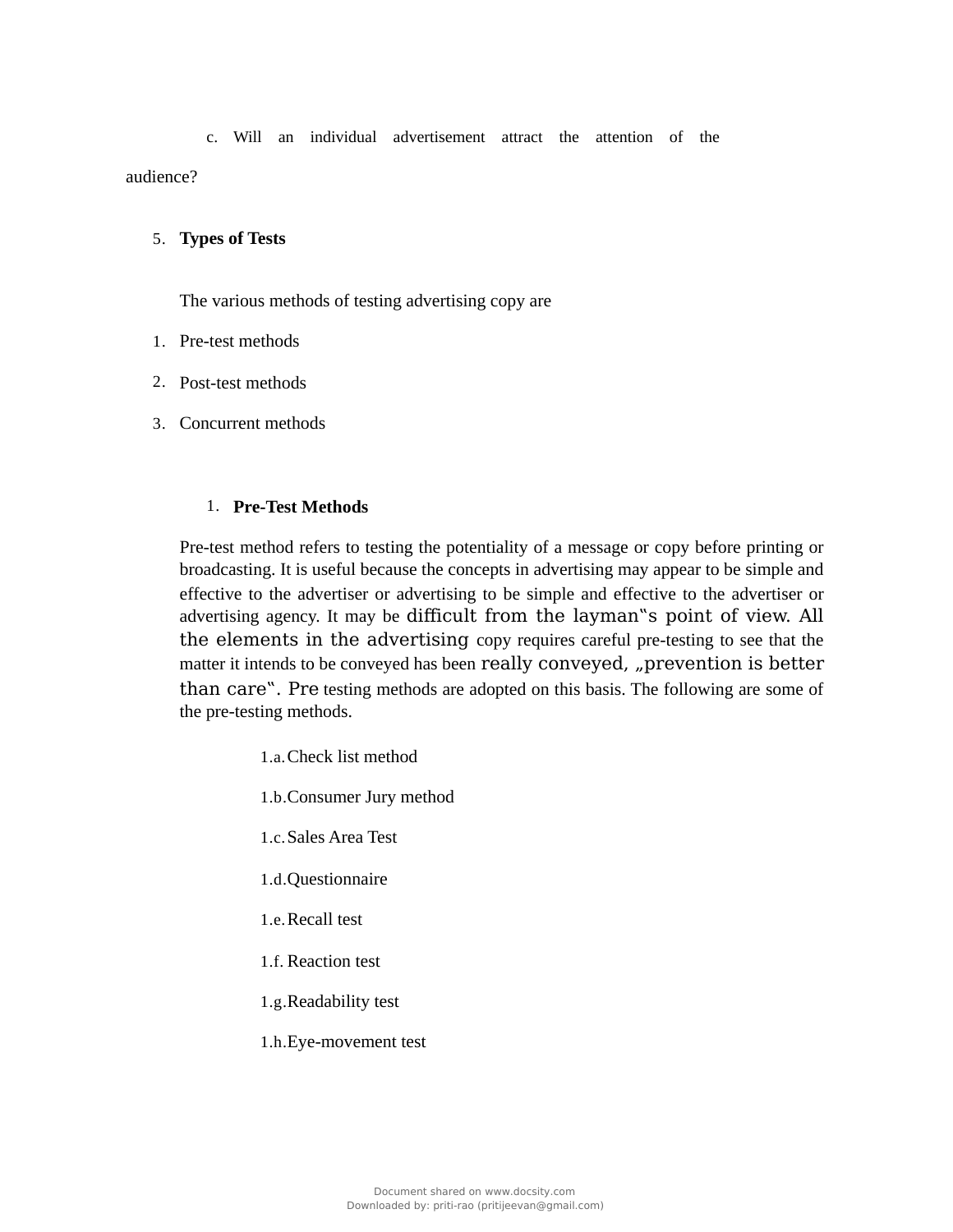## a. **Checklist Method**

The copywriters use checklist method to test the effectiveness of advertising copy. The purpose of this method is to ensure that all elements of the advertising copy are included with due importance in the advertisement. As it is a pretest method omissions can be included in the copy before release of the advertisement. A checklist is a list of good qualities to be possessed by an effective advertisement. The researcher has to compare the advertisement with the checklist and tick the items present in the advertisement copy. Accordingly a copywriter can draw specific conclusions and make suitable changes in the advertising copy.

## **b. Consumer Jury method**

This method essentially involves the exposure of alternative advertisements to a sample of jury; of prospects and the securing of their opinion and reactions to the advertisements. This test is designed to learn from a typical group of prospective customers gathered in one place or a sample of prospects that are independently, visited by interviewers or contacted by mail their preference for one advertisement over the other or for several advertisements out of a group. Advertisements which are unpublished are mocked up on a separate sheet and these are presented before the consumer jury either in personal interviews or group interviews.

# **c. Sales Area Test**

Under this method advertising campaign is run in the markets selected for testing purposes. The impact of the campaign is evaluated by actual sales in the selected markets. The market with high sales is considered the best market for effective sales campaign. In other markets suitable changes are made in the advertising campaign.

#### **d. Questionnaire Method**

It is a list of questions related to an experiment. It contains questions and provides space for answers. The draft of an advertisement along with some relevant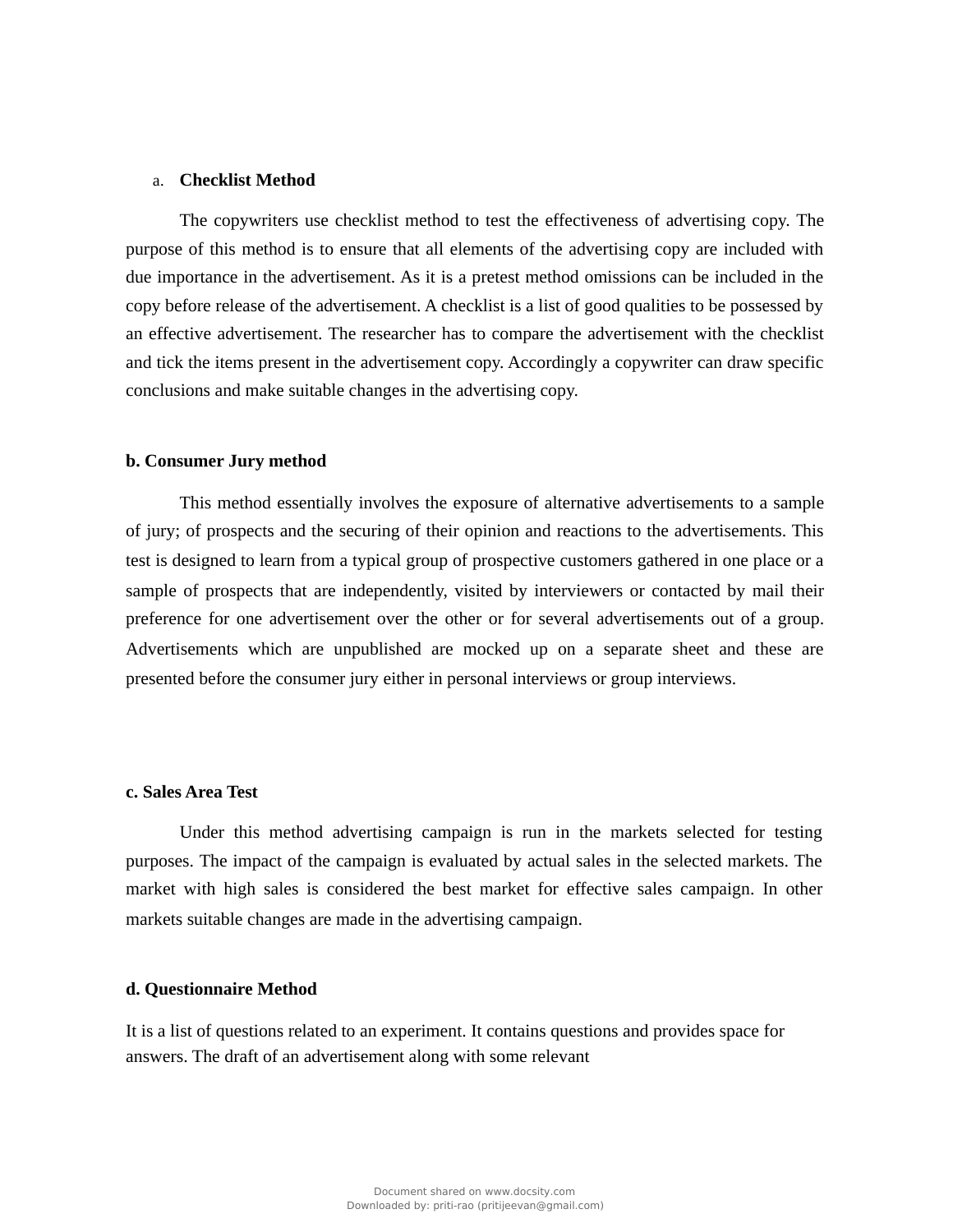questions is to be sent to a group of target consumers or advertising experts. Their opinions are collected and analysed to find out whether the proposed advertisement is satisfactory or not.

## **e. Recall test Method**

Under this method, advertising copies are shown to a group of prospects. After few minutes they are asked to recall and reproduce them. This method is used to find out how far the advertisements are impressive.

# **f. Reaction test**

The potential effect of an advertisement is judged with the help of certain instruments, which measure heartbeats, blood pressure, pupil dilution etc. Their reactions reveal the psychological or nervous effects of advertising.

### **g. Readability test**

All the listeners of advertisements cannot read it equally. So respondents are drawn from different socio economic and geographical backgrounds. This method is used to find out the level of effectiveness when and advertisement is read.

#### **h. Eye movement test**

The movements of eyes of the respondents are recorded by using eye observation camera when advertisements are shown to them in a screen. This helps to find out the attention value of advertisement.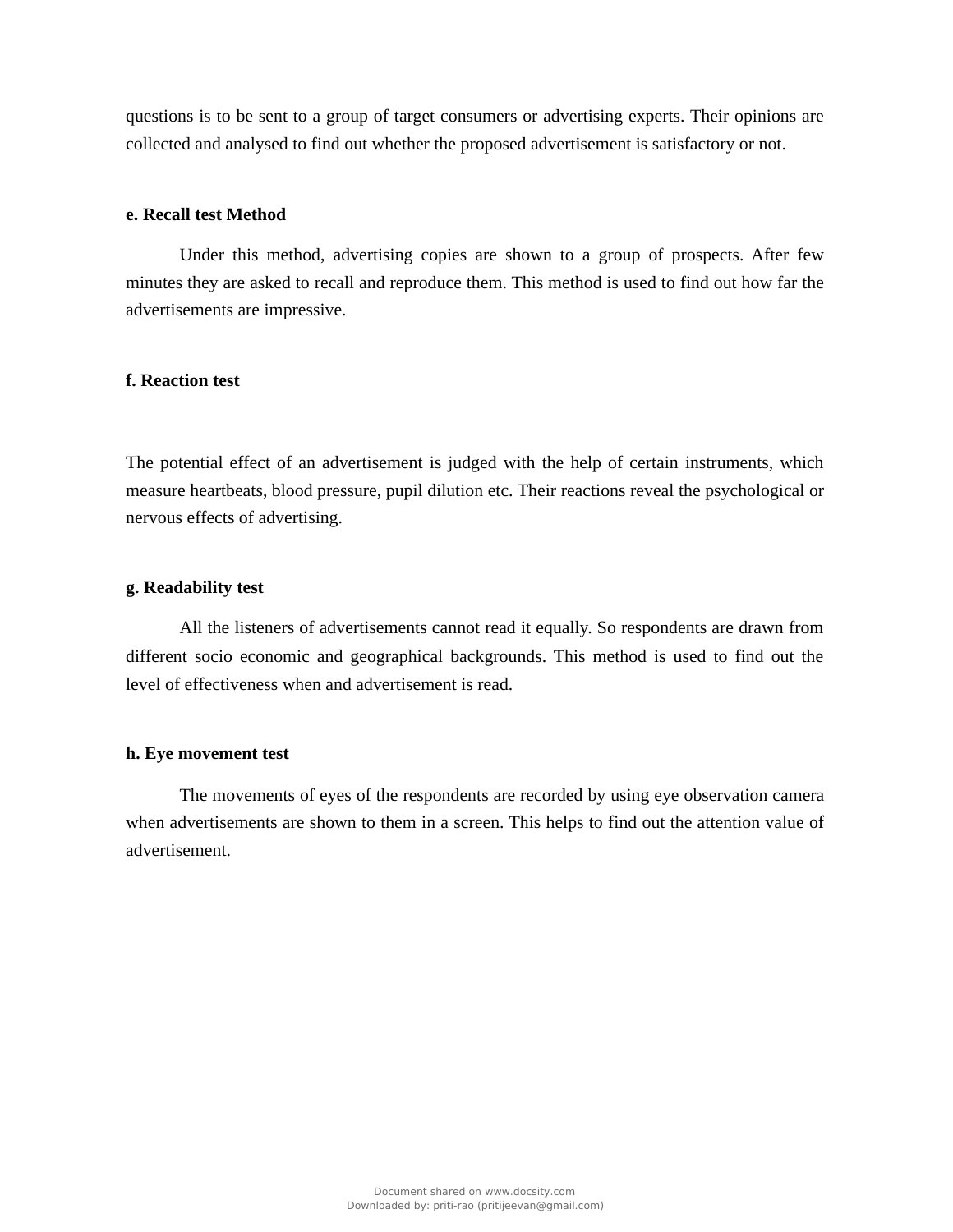### **2) Post-Test Techniques**

The following are the post-test techniques for measuring the effectiveness of the advertisements –

(1) Recognition Test – It determines the readership of the advertisement in the newspapers and journals. This test is conducted by personal interviews with readers, and magazines or newspapers. The interviewers locate the readers of the particular issue of the magazine in question. They, then, go through the magazine page by page with the respondent indicating those advertising elements which he or she recognise as having read.

The data collected by this test indicate the proportion of qualified readership

of a publication who claims to have  $n$  seen",  $n$  read some" or  $n$  read most of the

elements of the individual advertisement. These measurements may also seek to obtain quantitative data regarding the parts of an advertisement which were seen or heard.

(2) **Recall or Impact Test –** The recognition test measurers the stopping power of the advertising but goes not tell us what the readers understood or retained of the advertisement. The recall test is designed to measure the impression of readers or viewers of the advertisement. If a reader has a favorable impression of the advertisement, he will certainly retain something of the advertisement. The measures of interest would be obtained by interviewing the readers or viewers or listeners, days after the advertisement or commercial is appeared in the newspaper, or on T.V. Interviewer asks the questions from the readers / viewers and in response to the question asked, the reader reveals the accuracy and depth of his impression by his answers.

(3) Psychological Analysis – The whole process of advertising is psychological in character. It is therefore, natural to apply some psychological tests to measure the effectiveness of the advertising.

Four psychological testing techniques are most commonly used –

a. Tests of readability and comprehension;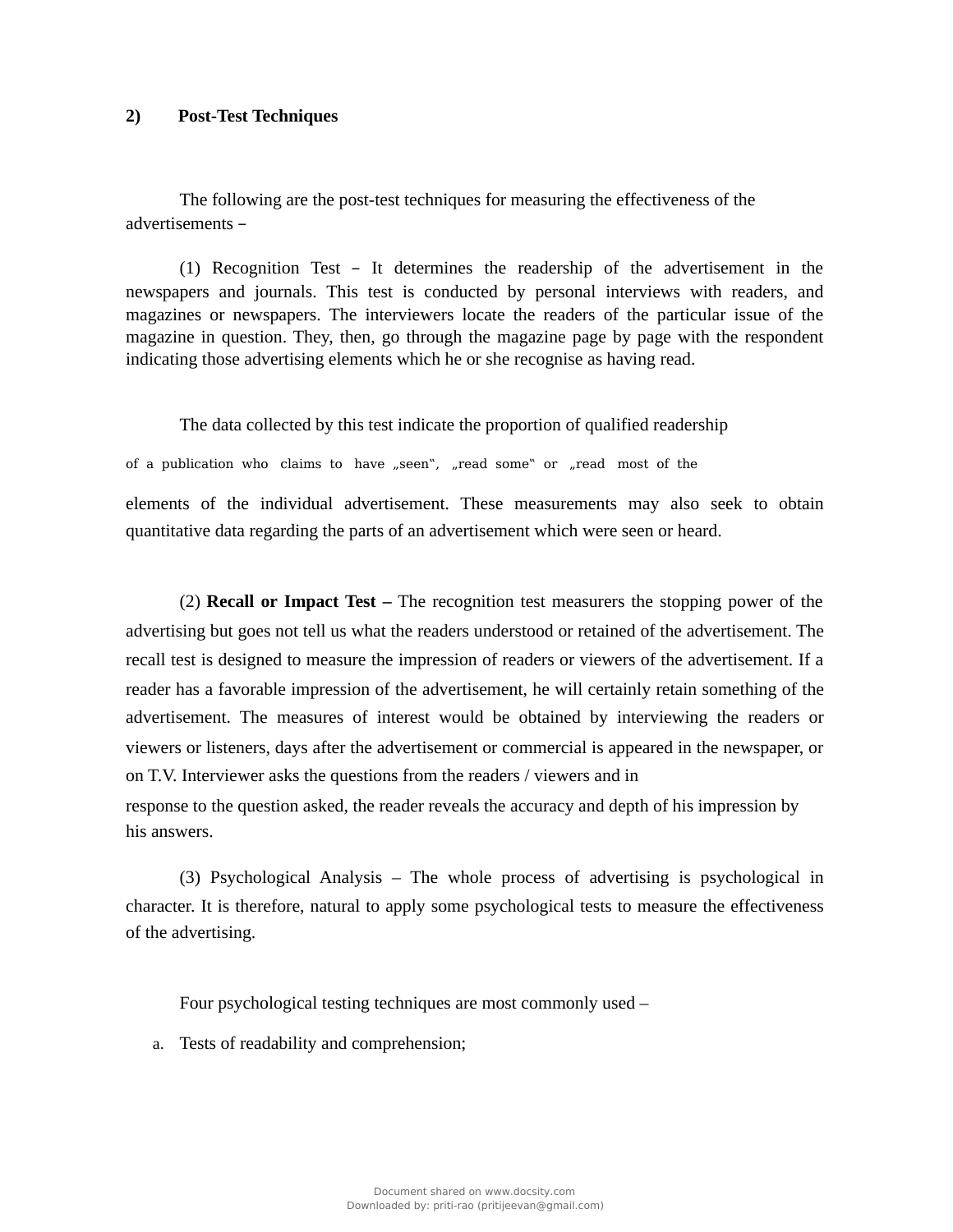- b. Tests of Believability
- c. Attitude tests; and
- d. Triple Associates Test.

### **(a)Tests of Readability and Comprehension**

It this technique, by means of a series of penetrating questions and by other techniques developed by psychologists, the ease of readability and comprehension is determined, in advance of publication. It is determined by the interviewer under this method whether and to what extent the readers have gone through the advertisement.

## **(b)Tests of Believability**

An advertisement message effective. ness can be measured by the degree of credibility the readers have in the product. A scale technique is generally employed to measure the credibility by putting several statements or product claims before. the consumers and are created by them. The

statement or product Claims gets the highest priority votes may be taken as the most effective statement or claim.

#### **©Attitude Tests**

A number of attitude tests are developed by the psychologists who can be applied to copy testing. Typical consumers are exposed to sample advertising messages, either printed or oral. The interviewer then asks series of penetrating questions, to determine the attitude produced by these various message. Psychological reactions such as age, involvement, the eye of person who would use the product and the personality of the product reflected by the advertisement being tested, are obtained. The researcher looks especially for elements in the advertising which arouse psychological hostility.

a. **Triple Hostility Tests –** these ties in advertising with recall by seeking to learn the extent of the consumer association with the product, the brand name and copy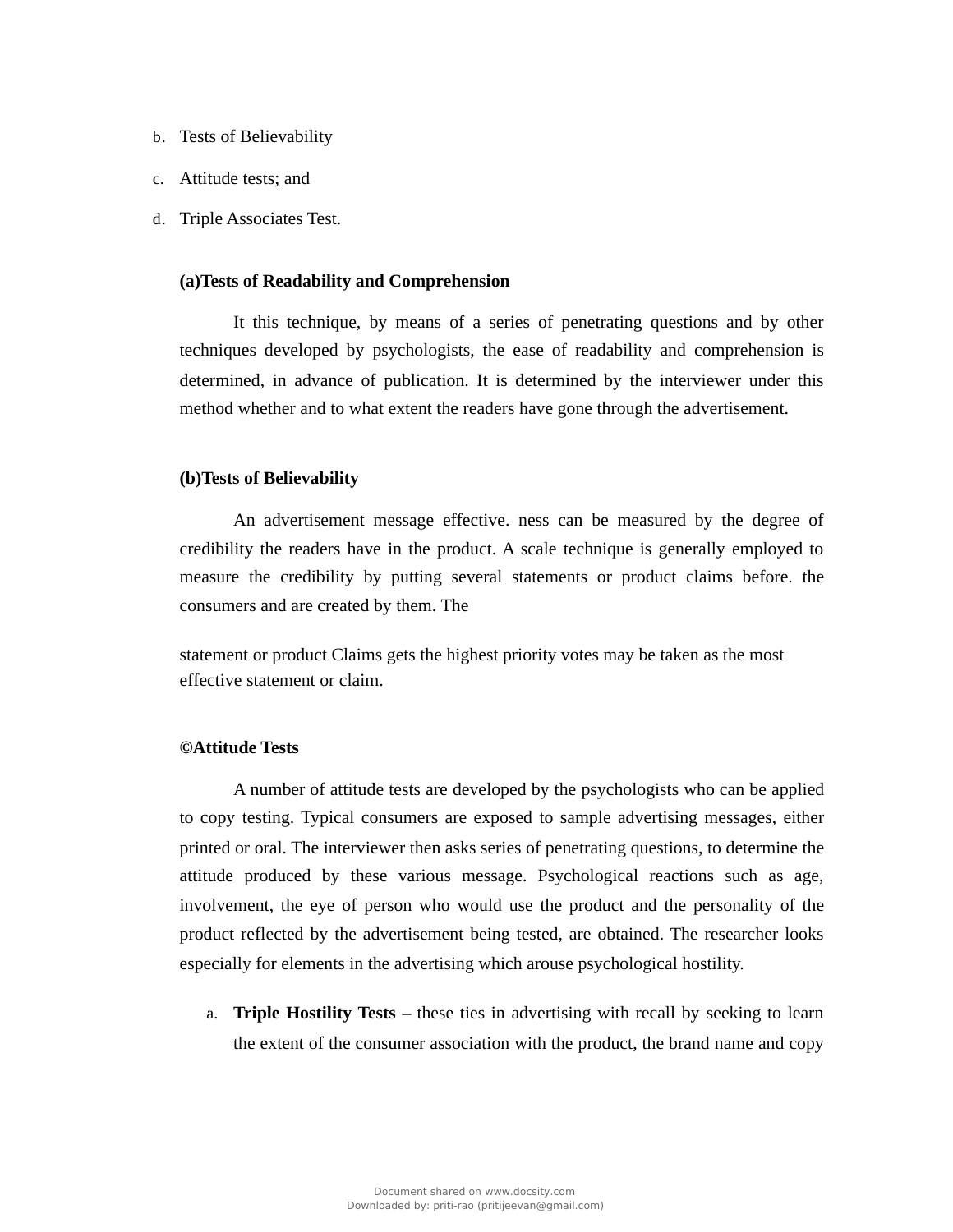theme. The test is useful only when the advertising features a specific theme or slogan, which the reader may remember. This procedure is sometimes known as theme penetration.

# 3. **Concurrent Methods**

Under this method, tests are conducted while the consumers are exposed to different types of media. For instance, a magazine reader may be observed while reading the magazine. Which carries an advertisement? The concurrent methods are

- 1. Consumer diaries
- 2. co-incidental surveys and
- 3. Electronic devices.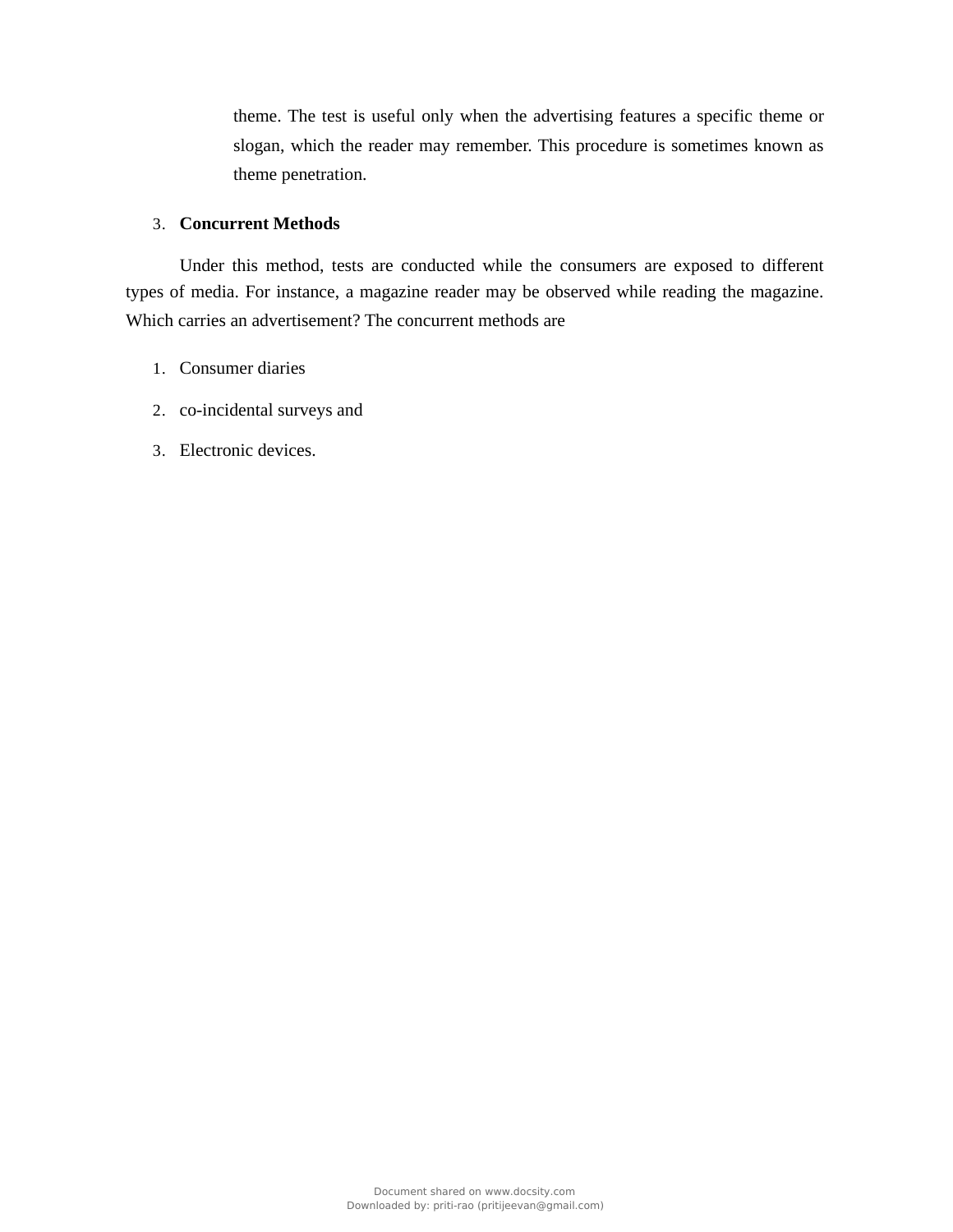### Historical method and Experimental method

# **1. Consumer diaries**

Under this method, diaries are supplied to a few selected customers. They are also informed to record the details of advertisements they listen or read. The diaries are collected periodically. The result obtained from such a survey reveals the effectiveness of advertisement.

#### **2. Co-incidental surveys**

This method is also called as co-incidental telephone method. Under this method, samples of customers are selected and calls are made at the time of broadcast of the advertisement programme. The data obtained and analysed will give a picture about the effectiveness of an advertisement.

### **3. Electronic devices**

Now day"s electronic devices are widely used to measure the effectiveness of an

advertisement. They are mainly used in broadcast media. These are auto meters, track electronic units etc.

The following methods are also used to measure the impact of advertisement on

the sales volume.

I. II.

### **I Historical method**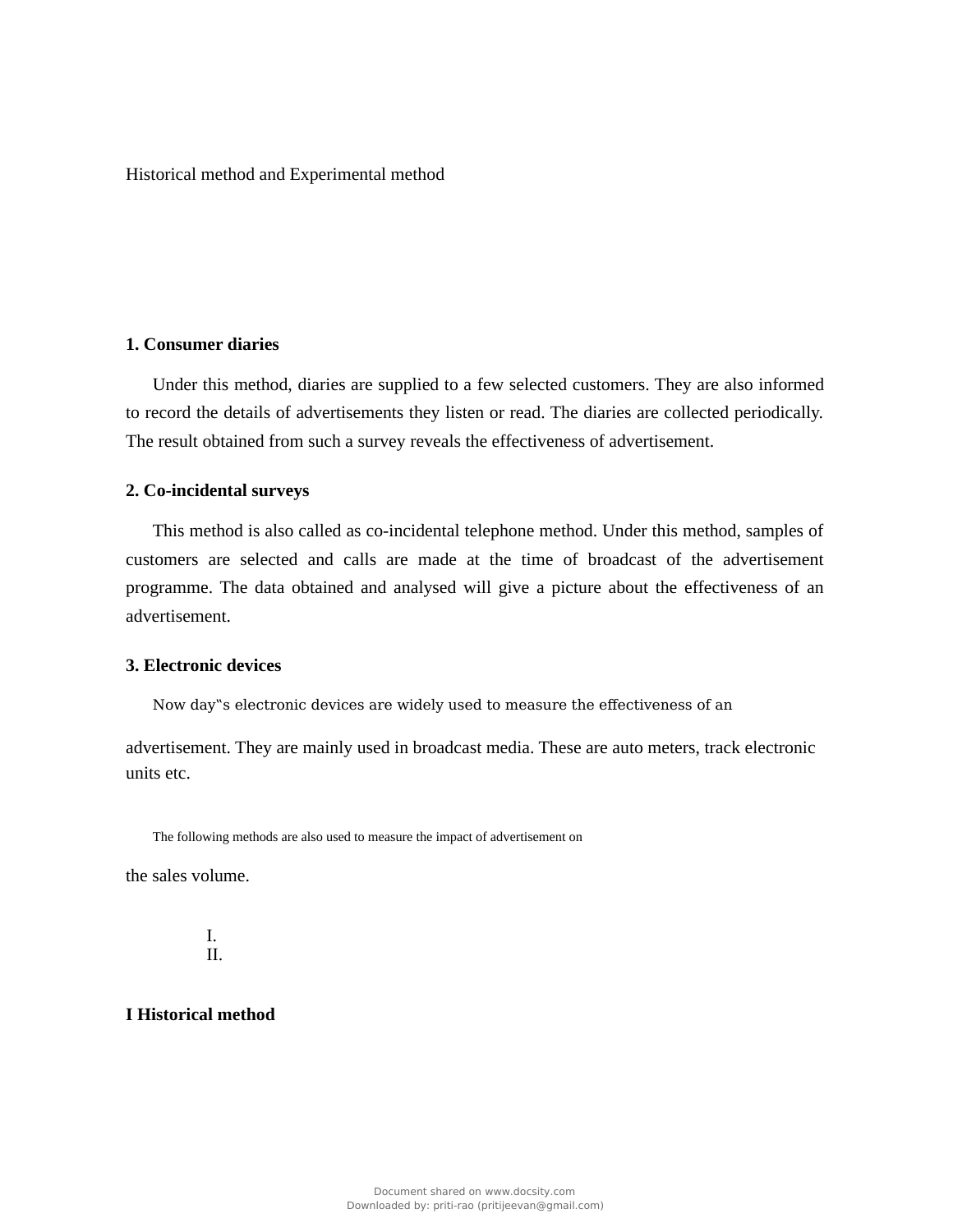Under this method, recorded facts related to sales before and after advertisements are compared. If an advertisement is followed with more sales, advertisement is considered to be more effective.

#### **II.Experimental method**

Under this method, the entire sales territory is divided into three or four sub-areas. The advertiser spent different amount for advertising in different areas. Then collects facts regarding sales from these sub-areas The result is used to measure the effectiveness of advertisement in boosting sales. Following the result obtained, the advertiser prepares his advertising budget for future action.

An advertiser has to adopt some follow up measures to increase the effectiveness of advertisement. For this consumers may be contacted through direct mail after the advertisement is placed.

# **2.4.6 Keying the Advertising**

It is a fashion to advertise. Every advertiser wants to assess the effectiveness of advertising. The problem of assessment becomes more complicated when advertiser advertises through various media. Selection of media is not an easy job. Which media responded to the satisfaction of the advertiser? Is not an easy question to be answered? In other words there arises the problem of choosing how to advertise? and through which media" Naturally one would select a media – mix that would serve one purpose the most. This can be easily done by keying the advertising. Keying means to adopt such methods at the time of adverting so that results may be very easily assured and to do so either of the following may be adopted.